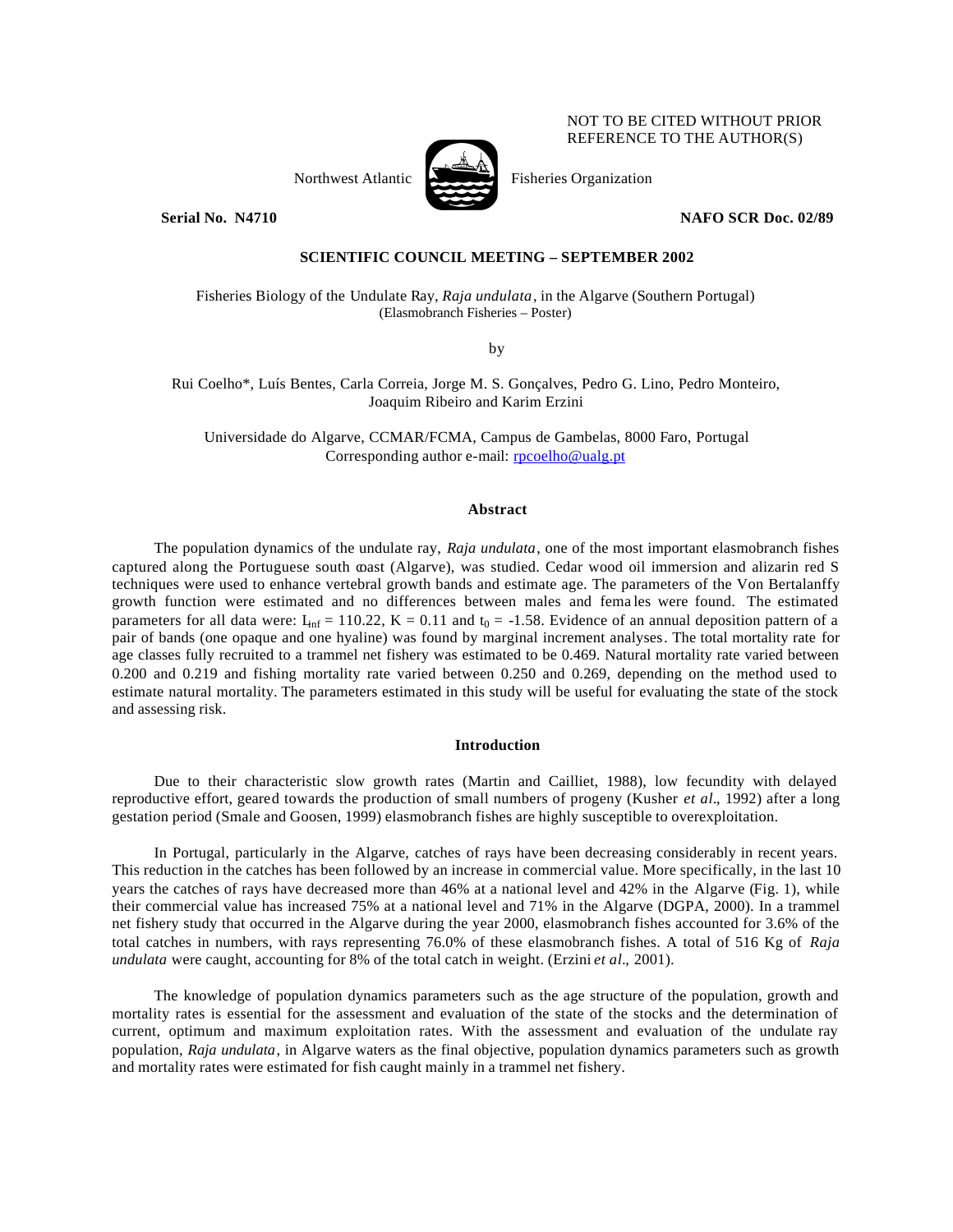## **Material and Methods**

Specimens for biological sampling were collected between October 1999 and February 2001 from a commercial fishing vessels operating with trammel nets along the Algarve (Fig. 2). A total of 238 individuals were caught and measured on board for total length (TL, cm) and a selection of 97 taken to the laboratory for age determination. This sub sample for age estimation was completed in terms of length frequencies with 14 specimens caught with beach seines and 76 acquired in the local fish markets, having made sure that they came from the same fishing area.

Vertebrae were cleaned according to the methodology proposed by Cailliet *et al.* (1983). Preliminary tests were conducted and the most efficient band enhancing techniques proved to be the cedar wood oil immersion (Cailliet *et al.*, 1983) and the alizarin red S dye (LaMarca, 1966). Each vertebra was observed by one reader on three separate occasions, temporarily spaced by a minimum of 30 days. A valid age was only considered if the same reading was attributed at least twice. Age length keys were built and t-student tests used to compare mean lengthsat-age between sexes.

Age validation was accomplished by marginal increment analysis. A linear relationship between the vertebral radius along the growth bands deposition plane (VR) and the individual length (in this case TL) was established. The vertebrae edge of a minimum of 10 animals per month was analyzed and classified as opaque or hyaline (Tanaka and Mizue, 1979)

The von Bertalanffy growth function was fitted to the length-at-age data, with growth parameters estimated by the non-linear least squares method (NLIN procedure in SAS (1988)). Individual ages were corrected taking into account the birth date, assumed to be  $1<sup>st</sup>$  January, and the date of capture. This methodology allowed the variability, associated with having a large sampling period, to be minimized. Male and female growth parameters were compared using the maximum likelihood test.

The age composition of the total trammel net catch  $(n=238)$  was estimated by applying the age length key to the catch length distribution. Following Clark (1983), restricted least-squares estimates were obtained by minimizing the following criterion:

$$
\sum_i (\hat{p}_{i}-\widetilde{p}_{i})^2
$$

where  $\hat{p} = Xp$ ,  $\tilde{p}$  is the length distribution of the catch, X a matrix whose columns represent the relative length distributions of the age classes and p is a vector of the estimated age structure in proportions. Non-linear optimisation (PROC NLP procedure in the SAS (1988) system) was used to estimate the age elements of p (Hartman, no date).

The estimated age structure of the catch was used to estimate the instantaneous total mortality rate (Z) by the catch curve method (Sparre *et al*., 1989). Natural mortality rate (M) was estimated using the empirical models developed by Pauly (1980) using 175 stocks of fish and Djabali *et al.* (1994) for Mediterranean species. Longevity was calculated by the Alagaraja (1984) equation. The instantaneous fishing mortality rate (F) was estimated as the difference between Z and M.

### **Results**

The majority of the specimens selected for age determination  $(n=187)$  were successfully aged, since agreement was not achieved in only 5 individuals (2.7%). The sub-sample consisted of 14 age classes (ages 0 to 13). The best represented age classes were between ages 3 and 8 (76.4%). Some overlapping of the lengths-at-age distributions was apparent, especially for older age classes. It was possible to observe that growth was more accelerated in the first years of life, and this was reflected in the higher growth increments of the younger age classes. These length increments decreased progressively for older age classes (Table 1).

A comparison of the mean lengths-at-age of males and females showed significant differences only for age classes 1 and 8 (*t-test*:  $P < 0.05$ ), and no differences for the other age classes (*t-test*:  $P > 0.05$ )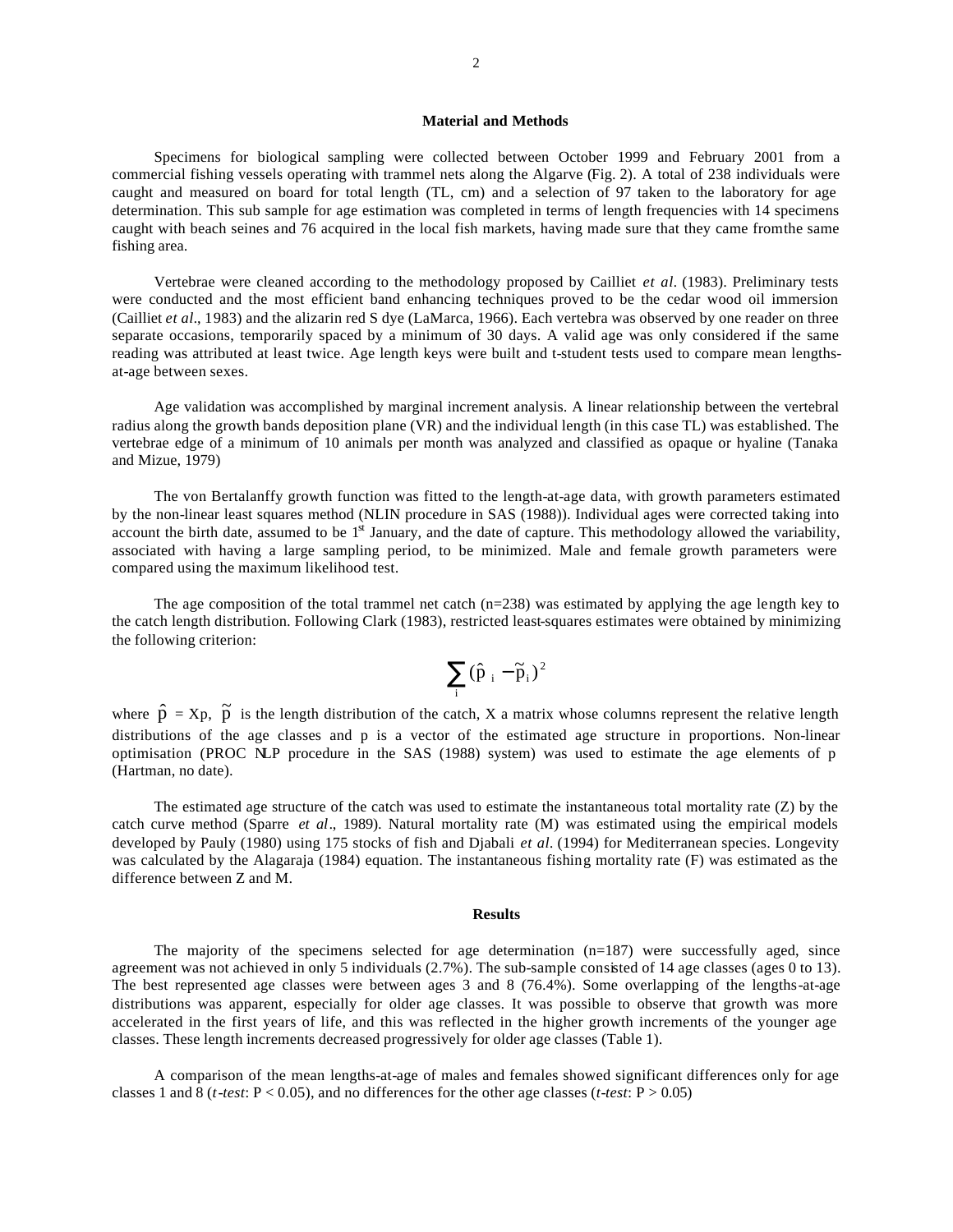A significant linear regression between VR and TL was established (*Anova*: P<0.01):

TL = 15.127 VR + 13.154  $(r^2 = 0.95, n = 107, \text{ range: } 22.4 \text{ to } 88.2 \text{cm} \text{ TL})$ 

Vertebral edge was analyzed in 139 specimens and it was possible to observe that a pair of bands (one opaque and one hyaline band) was deposited annually. The opaque band was deposited mostly during the summer months (April to October) while the hyaline band during the winter (December to March) (Fig. 3).

The estimated von Bertalanffy parameters were:

All data:  $L_{\text{inf}} = 110.22$ , K = 0.11 and t<sub>0</sub> = -1.58 ( $r^2 = 0.99$ , range: 19.4 to 88.2cm TL) Males:  $L_{\text{inf}} = 112.26$ ,  $K = 0.10$  and  $t_0 = -1.23$   $(r^2 = 0.99$  range: 23.0 to 83.2cm TL) Females:  $L_{\text{inf}} = 108.81$ , K = 0.11 and t<sub>0</sub> = -1.55 ( $r^2 = 0.99$  range: 19.4 to 88.2cm TL)

No significant differences between parameters estimated for males and females were found (*Max likelihood test*:  $P > 0.05$ ).

The regression line fitted to the catch curve (Fig. 4) estimated a total mortality rate of 0.469 year<sup>1</sup>. Table 2 presents a summary of the mortality rates and longevity estimates obtained.

## **Discussion**

The most adequate techniques for age determination in *R. undulata* are the cedar wood oil immersion and the coloration with alizarin red S. The cedar wood oil immersion has the additional advantage to be very fast to apply, which makes it suitable to be used on large samples. Both these techniques have been previously used with success in age determination of elasmobranchs. The alizarin red S dye was used by LaMarca (1966) on the sand tiger shark (*Carcharias taurus*), by Moulton *et al.* (1992) on the gummy shark (*Mustelus antarcticus*) and the tope shark (*Galeorhinus galeus*) and by Troynikov and Walker (1999) also on *M. antarcticus*. Regarding the *Raja* genus, it has been used by DuBuit (1972) on the blue skate (*R. batis*) and on the cuckoo ray (*R. naevus*). The cedar wood oil immersion has been previously described by Cailliet *et al.* (1983) and used with success by Martin and Cailliet (1988) on the bat ray (*Myliobatis californica*). Walker *et al.* (1995) performed an extensive comparative analysis between the alizarin red S technique and a new, more elaborate and expensive method, micro radiography. Due to the very slight improvements that the micro radiography technique presented, this author concluded that it was better to perform analyses on large samples with the more easily applicable alizarin red S technique.

The smaller length classes were poorly represented in the sample, despite all efforts to catch juvenile fish. Furthermore, it is probable that the captured age 0 specimens represent the upper length limit of this age class. This may have occurred either because smaller fish are not yet recruited to the fisheries, or because juvenile fish occur in different areas than the ones sampled, possibly nearer to the coast in more shallow and sheltered areas. In fact, although rays and skates are mostly sedentary fishes (Holden, 1994), there is some evidence that juveniles might migrate to nursery areas nearer to the coast (Pawson and Nichols, 1994). This fact was in part confirmed due to most of the smaller specimens being caught by beach seines inside the Ria Formosa coastal lagoon.

The process of age validation is a critical subject in age and growth studies. The determination of the periodicity of the deposition of growth bands is essential in any age and growth study, and we can only model growth once age estimation has been validated. In this study, by the analysis of the band forming on the edge of the vertebrae, we concluded that a pair of bands (one opaque and one hyaline band) is formed each year, with the opaque band deposited mostly during the summer months and the hyaline band during the winter months. This pattern has been described for other elasmobranch species, such as the leopard shark (*Triakis semifasciata*) (Smith, 1984; Kusher *et al.*, 1992) and the starspotted smooth hound (*Mustelus manazo*) (Tanaka and Mizue, 1979). Regarding the *Raja* genus, this pattern has been described for the thornback ray (*R. clavata*) the small eyed ray (*R. microocellata*) and the spotted ray (*R. montagui*) by Ryland and Ajayi (1984), for the little skate (*R. erinacea*) by Waring (1984) and for the big skate (*R. binoculata*) and the longnose skate (*R. rhina*) by Zeiner and Wolf (1993).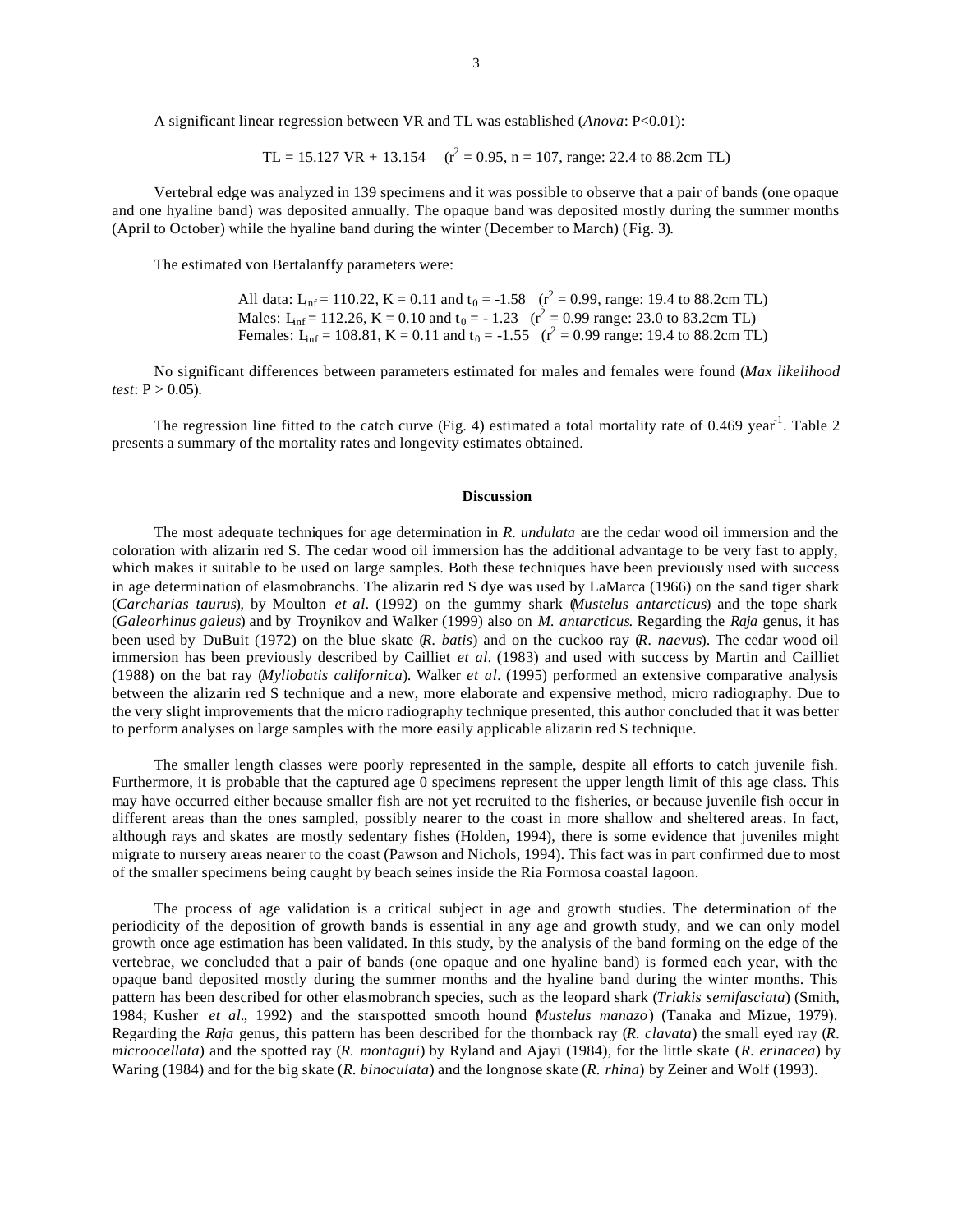As is usually the case for most elasmobranch fishes (and most of the *Raja* species as well), the estimated values of K are low, revealing the slow growth rate characteristic of these fishes. The values of  $\mathfrak{h}_0$  differing considerably from 0, may be due to a poor representativeness of the younger age classes, namely ages 0 and 1.

Waring (1984) calculated the mortality for *Raja erinacea* of the northeast coast of the United States and obtained estimates of Z from 0.54 to 1.76 between 1968 and 1978. Those values are greater than the value of 0.469 estimated in this study. Furthermore, in the present study, the first fully recruited age was 7 years old, while *R.*  erinacea fully recruited at 5 years of age. Some studies have been carried out for *R. erinacea* and *R. ocellata* by the Northeast Fisheries Science Center (NEFSC, 2001) and values of F in 1999 were estimated to be 0.34 and 0.39 respectively. Again these values are higher than the ones calculated for *R. undulata* in this study, of 0.25 or 0.27, depending on the value of M assumed.

#### **Acknowledgements**

This work was funded in part by the European Union (DG XIV Ref. 98/014) and by a grant from APECE, the Portuguese Association for the Study and Conservation of Elasmobranchs.

## **References**

- ALAGARAJA, K. 1984. Simple methods for estimation of parameters for assessing exploited fish stocks. *Indian J. Fish.*, **31**: 177-208.
- CAILLIET, G.M., L.K. MARTIN, D. KUSHER, P. WOLF and B.A. WELDEN. 1983. Techniques for enhancing vertebral bands in age estimation of California elasmobranchs. *In*: E.D. PRINCE and L.M. PULOS (eds.). Proceedings of the international workshop on age determination of oceanic pelagic fishes: tunas, billfishes and sharks. US Department of Commerce. NOAA Tech. Rep. NMFS 8, p. 29-33.
- CLARK, W.G. 1983. Restricted least-squares estimates of age composition from length composition. *Can. J. Fish. Aquat. Sci.*, **38**: 297-307.
- DGPA, 2000. Recursos da pesca. Série Estatística 1999. Direcção-Geral das Pescas e Aquicultura, vol. 13 A-B, 170 p.
- DJABALI, F., A. MEHAILIA, M. KOUDIL and B. BRAHMI. 1994. A reassessment of equations for predicting natural mortality in Mediterranean teleosts. *NAGA*, **17**: 33-34.
- DU BUIT, M.H. 1972. Age et croissance de *Raja batis* et de *Raja naevus* en Mer Celtique. *Journal du CIEM*, **37**: 261-265.
- ERZINI, K., K.I. STERGIOU, E. PUENTE and J.A. HERNANDO. 2001. Trammel net selectivity studies in the Algarve (Southern Portugal), Gulf of Cadiz (Spain), Basque Country (Spain) and Cyclades Islands (Greece). DG XIV. Commission of the European Union. Final Report 98/014, 435p.
- HARTMAN, W.M. (no date). The NLP Procedure: Release 6.10. Extended User's Guide. SAS Institute. North Carolina, 325p.
- HOLDEN, M.J. 1994. Migration of dogfish, tope and rays in British waters. *In:* R.C. EARIL and S.L. FOWLER (eds.). Proceedings of the second European shark and ray workshop: tag and release schemes and shark and ray management plans, p. 8-9.
- KUSHER, D.I., S.E. SMITH and G.M. CAILLIET. 1992. Validated age and growth of the leopard shark, *Triakis semifasciata*, with comments on reproduction. *Environ. Biol. Fishes*, **35**: 187-203.
- LAMARCA, M.J. 1966. A simple technique for demonstrating calcified annuli in the vertebrae of large elasmobranches. *Copeia*, **2**: 351-352.
- MARTIN, L.K. and G.M. CAILLIET. 1988. Age and growth determination of the bat ray, *Myliobatis californica* Gill, in Central California. *Copeia*, **3**: 762-773.
- MOULTON, P.M., T.I. WALKER and S.R. SADDLIER. 1992. Age and growth studies of gummy shark, *Mustelus antarcticus* Gunther, and school shark, *Galeorhinus galeus* (Linnaeus), from southern Australia waters. *Aust. J. Mar. Freshw. Res.*, **43**: 1241-1267.
- NESFC. 2001. Status of the fishery resources off the northeastern United States. Online document available at http://www.nefsc.nmfs.gov/sos/
- PAULY, D. 1980. On the interrelationships between natural mortality, growth parameters and mean environmental temperature in 175 fish stocks. *Journal du CIEM*, **39**: 92-175.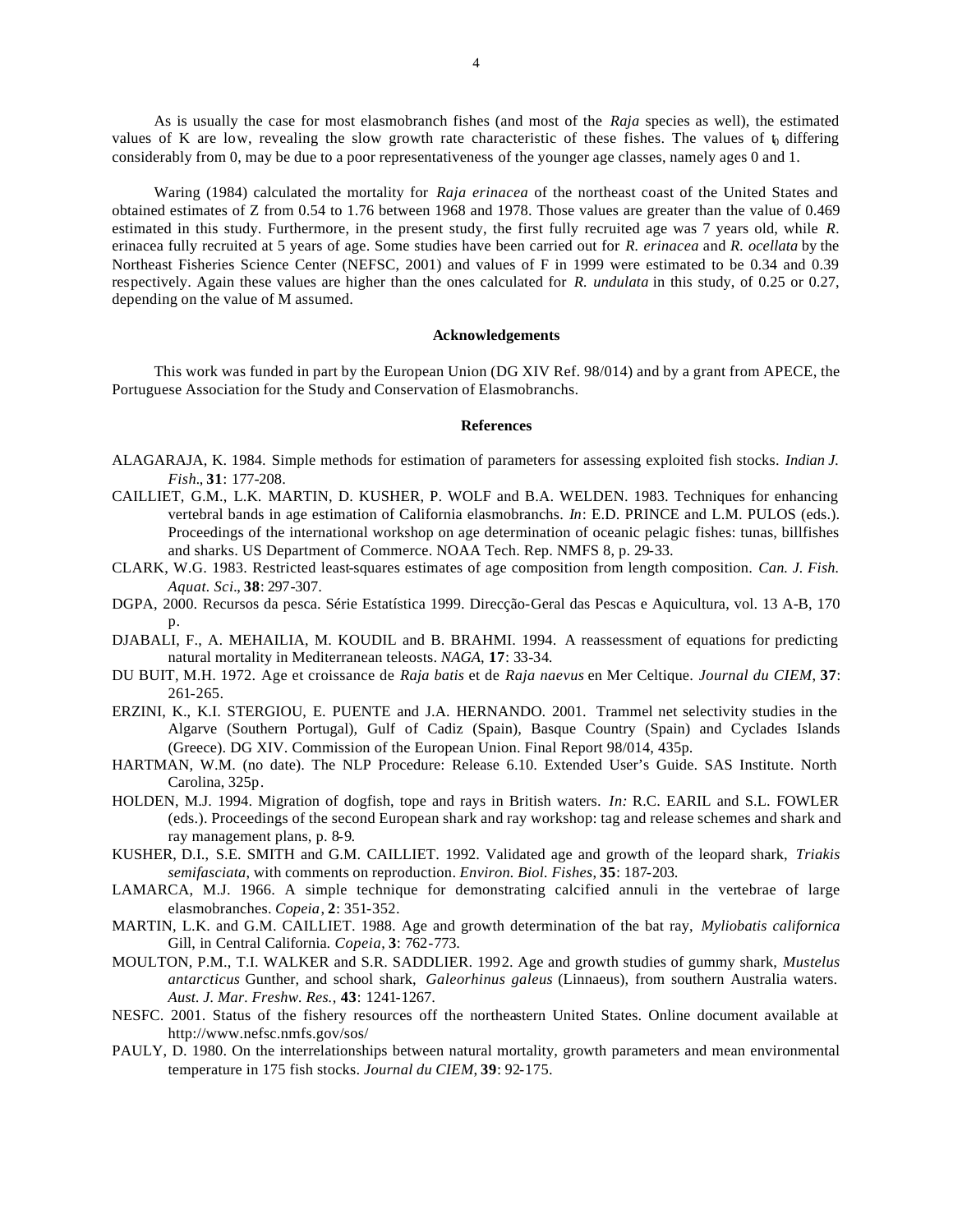- PAWSON, M. and V. NICHOLS. 1994. Recapture patterns of rays tagged in the Bristol Channel and the Irish Sea. *In:* R.C. EARIL and S.L. FOWLER (eds.). Proceedings of the second European shark and ray workshop: tag and release schemes and shark and ray management plans, p. 10-13.
- RYLAND, J.S. and T.O. AJAYI. 1984. Growth and population dynamics of three *Raja* species (Batoidei) in Carmarthen Bay, Brithish Isles. *Journal du CIEM*, **41**: 111-120.
- SAS. 1988. SAS User's guide. SAS Institute. North Carolina. 494 p.
- SMALE, M.J. and A.J.J. GOOSEN. 1999. Reproduction and feeding of spotted gully shark, *Triakis megalopterus*, off the Eastern Cape, South Africa. *Fish. Bull.*, **97**: 987-998.
- SMITH, S.E. 1984. Timing of vertebral-band deposition in tetracycline-injected leopard sharks. *Trans. Am. Fish. Soc.*, **113**: 308-313.
- SPARRE, P., E. URSIN and S.C. VENEMA. 1989. Introduction to tropical fish stock assessment: Part 1. *FAO Fish. Tech. Pap*. 306, 337.
- TANAKA, S. and K. MIZUE. 1979. Studies on sharks XV: age and growth of japanese dogfish, *Mustelus manazo* Bleeker, in the East China Sea. *Bulletin of the Japanese Society of Scientific Fisheries*, **45**: 43-50.
- TROYNIKOV, V.S. and T.I. WALKER. 1999. Vertebral size-at-age heterogeneity in gummy shark harvested off southern Australia. *J. Fish Biol.*, **54**: 863-877.
- WALKER, T.I., R.A. OFFICER, J.G. CLEMENT and L.P: BROWN. 1995. Southern shark age validation: part 1 Project overview, vertebral structure and formation of growth increment bands used for age determination. Final report to Fisheries Research and Development Corporation (FRDC Project 91/037). Department of Conservation and Natural Resources. Australia.
- WARING, G.T. 1984. Age, growth and mortality of the little skate off the northeast coast of the United States. *Trans. Am. Fish. Soc.*, **113**: 314-321.
- ZEINER, S.J. and P. WOLF. 1993. Growth characteristics and estimates of age at maturity of two species of skates (*Raja binoculata* and *Raja rhina*) from Monterey Bay, California. NOAA Technical Report NMFS, **115**: 87-99.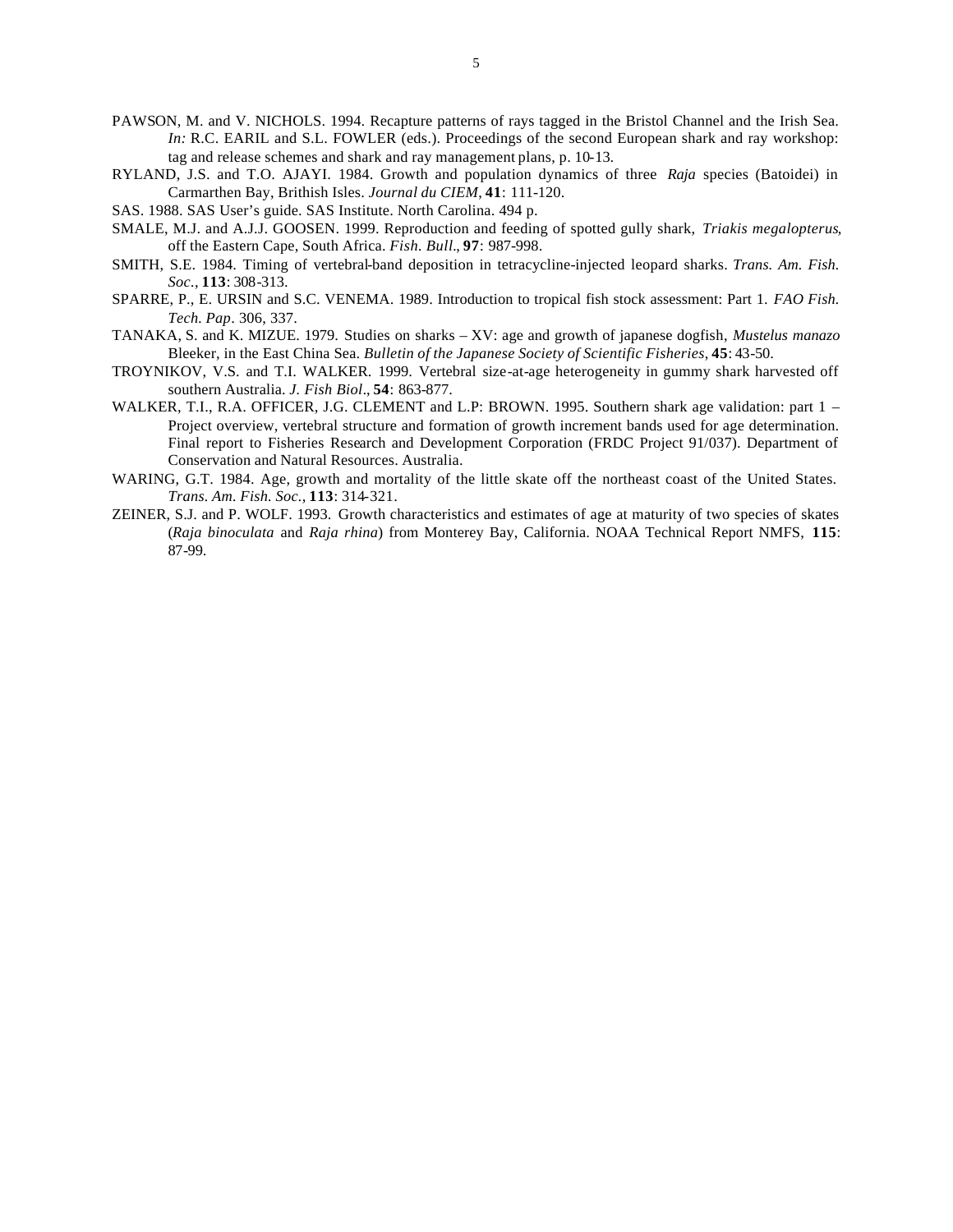| TL                                                                                                                                                                                                                               | Age group (year)                                   |                                            |                                                                 |                                                                                              |                                                                                                                       |                                                                                      |                                                                                                                             |                                                                                                         |                                                                                |                                      |                                                        |                         |                           |                |                                                                                                                                                                                                                                                                                                                                                                                                                                                                             |
|----------------------------------------------------------------------------------------------------------------------------------------------------------------------------------------------------------------------------------|----------------------------------------------------|--------------------------------------------|-----------------------------------------------------------------|----------------------------------------------------------------------------------------------|-----------------------------------------------------------------------------------------------------------------------|--------------------------------------------------------------------------------------|-----------------------------------------------------------------------------------------------------------------------------|---------------------------------------------------------------------------------------------------------|--------------------------------------------------------------------------------|--------------------------------------|--------------------------------------------------------|-------------------------|---------------------------|----------------|-----------------------------------------------------------------------------------------------------------------------------------------------------------------------------------------------------------------------------------------------------------------------------------------------------------------------------------------------------------------------------------------------------------------------------------------------------------------------------|
| (cm)                                                                                                                                                                                                                             | $\boldsymbol{0}$                                   | $\,1$                                      | $\overline{2}$                                                  | $\overline{3}$                                                                               | $\overline{4}$                                                                                                        | $\overline{5}$                                                                       | $\overline{6}$                                                                                                              | $\overline{7}$                                                                                          | $\bf 8$                                                                        | $\overline{9}$                       | $\overline{10}$                                        | $\overline{11}$         | 12                        | 13             | $\mathbf n$                                                                                                                                                                                                                                                                                                                                                                                                                                                                 |
| 18<br>$20\,$<br>22<br>24<br>26<br>28<br>30<br>32<br>34<br>36<br>38<br>40<br>42<br>44<br>46<br>48<br>50<br>52<br>54<br>56<br>58<br>60<br>62<br>64<br>66<br>68<br>$70\,$<br>72<br>74<br>76<br>78<br>80<br>82<br>84<br>86<br>$88\,$ | $\overline{1}$<br>$\overline{\mathbf{3}}$<br>$\,1$ | $\,1$<br>$\,1\,$<br>$\,1\,$<br>$\mathbf 1$ | $\ensuremath{\mathfrak{Z}}$<br>$\,1$<br>$\overline{3}$<br>$\,1$ | 3<br>$\overline{c}$<br>6<br>$\overline{7}$<br>3<br>$\overline{3}$<br>$\,1$<br>$\overline{c}$ | $\mathfrak{Z}$<br>$\overline{4}$<br>9<br>$\boldsymbol{7}$<br>$\overline{\mathbf{4}}$<br>$\,1\,$<br>$\,1\,$<br>$\,1\,$ | 5<br>3<br>$\overline{c}$<br>$\overline{\mathcal{L}}$<br>$\overline{3}$<br>3<br>$\,1$ | $\,1\,$<br>$\frac{2}{4}$<br>5<br>$\overline{9}$<br>$\overline{c}$<br>$\overline{c}$<br>$\overline{4}$<br>$\,1\,$<br>$\,1\,$ | $\mathbf{1}$<br>$\overline{\mathbf{c}}$<br>5<br>$\overline{c}$<br>$\,1$<br>3<br>$\,1$<br>$\overline{c}$ | $\mathbf{1}$<br>$\overline{4}$<br>$\boldsymbol{2}$<br>$\,1$<br>3<br>$\sqrt{2}$ | $\sqrt{2}$<br>$\,1$<br>$\frac{2}{2}$ | $\begin{array}{c}\n2 \\ 2 \\ 3 \\ 2 \\ 3\n\end{array}$ | 3                       | $\,1\,$<br>$\overline{2}$ | $\,1$          | $\overline{1}$<br>$\boldsymbol{0}$<br>3<br>$\,1$<br>$\,1$<br>$\,1$<br>$\mathbf{1}$<br>$\,1$<br>$\boldsymbol{0}$<br>$\boldsymbol{0}$<br>$\frac{3}{4}$<br>5<br>$\overline{6}$<br>11<br>$\boldsymbol{7}$<br>12<br>13<br>$10\,$<br>5<br>$\frac{9}{8}$<br>$14$<br>$\overline{\mathcal{L}}$<br>$\begin{array}{c} 8 \\ 7 \end{array}$<br>$\sqrt{6}$<br>6<br>6<br>$\begin{array}{c} 8 \\ 7 \\ 4 \end{array}$<br>$\overline{7}$<br>$\overline{c}$<br>$\boldsymbol{0}$<br>$\mathbf 1$ |
| $\mathbf n$                                                                                                                                                                                                                      | $\overline{5}$                                     | $\overline{4}$                             | $\overline{8}$                                                  | $27\,$                                                                                       | $30\,$                                                                                                                | $21\,$                                                                               | $\overline{31}$                                                                                                             | $17\,$                                                                                                  | $\overline{13}$                                                                | $\overline{7}$                       | $\overline{12}$                                        | $\overline{\mathbf{3}}$ | $\overline{\mathbf{3}}$   | $\overline{1}$ | 182                                                                                                                                                                                                                                                                                                                                                                                                                                                                         |
| $\mathbf{A}\mathbf{v}$                                                                                                                                                                                                           | 22.5                                               | 29.8                                       | 41.9                                                            | 46.9                                                                                         | 52.2                                                                                                                  | 57.9                                                                                 | 63.1                                                                                                                        | 69.4                                                                                                    | 74.2                                                                           | 77.8                                 | 79.5                                                   | 82.5                    | 84.4                      | 88.2           |                                                                                                                                                                                                                                                                                                                                                                                                                                                                             |
| StDev                                                                                                                                                                                                                            | 1.89                                               | 1.87                                       | 2.36                                                            | 3.89                                                                                         | 3.45                                                                                                                  | 4.14                                                                                 | 4.35                                                                                                                        | 4.31                                                                                                    | 3.54                                                                           | 2.81                                 | 2.91                                                   | 0.61                    | $1.26\,$                  |                |                                                                                                                                                                                                                                                                                                                                                                                                                                                                             |
| Incr                                                                                                                                                                                                                             |                                                    | 7.35                                       | 12.08                                                           | 5.04                                                                                         | 5.23                                                                                                                  | 5.76                                                                                 | 5.17                                                                                                                        | 6.29                                                                                                    | 4.78                                                                           | 3.62                                 | 1.67                                                   | 3.03                    | 1.87                      | 3.83           |                                                                                                                                                                                                                                                                                                                                                                                                                                                                             |
|                                                                                                                                                                                                                                  |                                                    |                                            |                                                                 |                                                                                              |                                                                                                                       |                                                                                      |                                                                                                                             |                                                                                                         |                                                                                |                                      |                                                        |                         |                           |                |                                                                                                                                                                                                                                                                                                                                                                                                                                                                             |

TABLE 1. Age-length distributions of *Raja undulata* in the Algarve. TL = total length, n = number of specimens, Av = Average total length, StDev = standard deviation and Incr = increment. All measurements are in cm.

TABLE 2. Mortality rates, with the respective upper and lower 95 % confidence intervals (CI95%). Natural mortality rate was calculated with the Pauly and the Djabali et al models and the total mortality rate by the catch curve method. It is also included the longevity calculated after the Alagaraja model.

|                       |       | Natural mortality (year <sup>1</sup> ) |       |       | Fishing Mortality (year <sup>-1</sup> ) |                                                       | <b>Total Mortality Longevity</b> |        |
|-----------------------|-------|----------------------------------------|-------|-------|-----------------------------------------|-------------------------------------------------------|----------------------------------|--------|
|                       |       |                                        |       |       |                                         | Estimate CI95%(-) CI95%(+) Estimate CI95%(-) CI95%(+) | $(vear-1)$                       | (year) |
| Pauly (1980)          | 0.219 | 0.215                                  | 0.223 | 0.250 | 0.246                                   | 0.254                                                 | 0.469                            | 21.004 |
| Djabali et al. (1994) | 0.200 | 0.196                                  | 0.204 | 0.269 | 0.265                                   | 0.273                                                 | 0.469                            | 23.062 |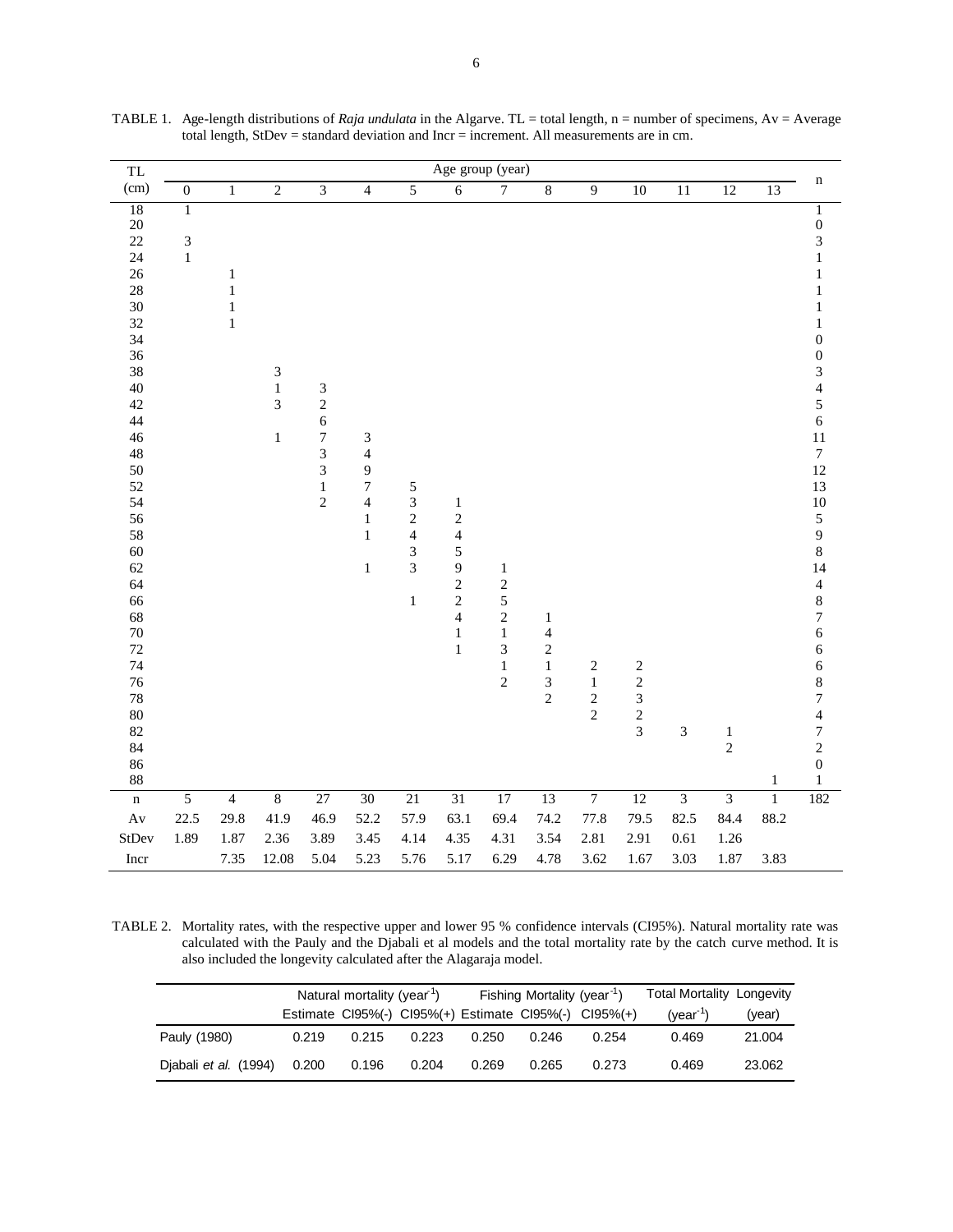

Fig. 1. Landings and commercial value of rays in the last years, both in Portuguese waters and in the Algarve (DGPA, 2000).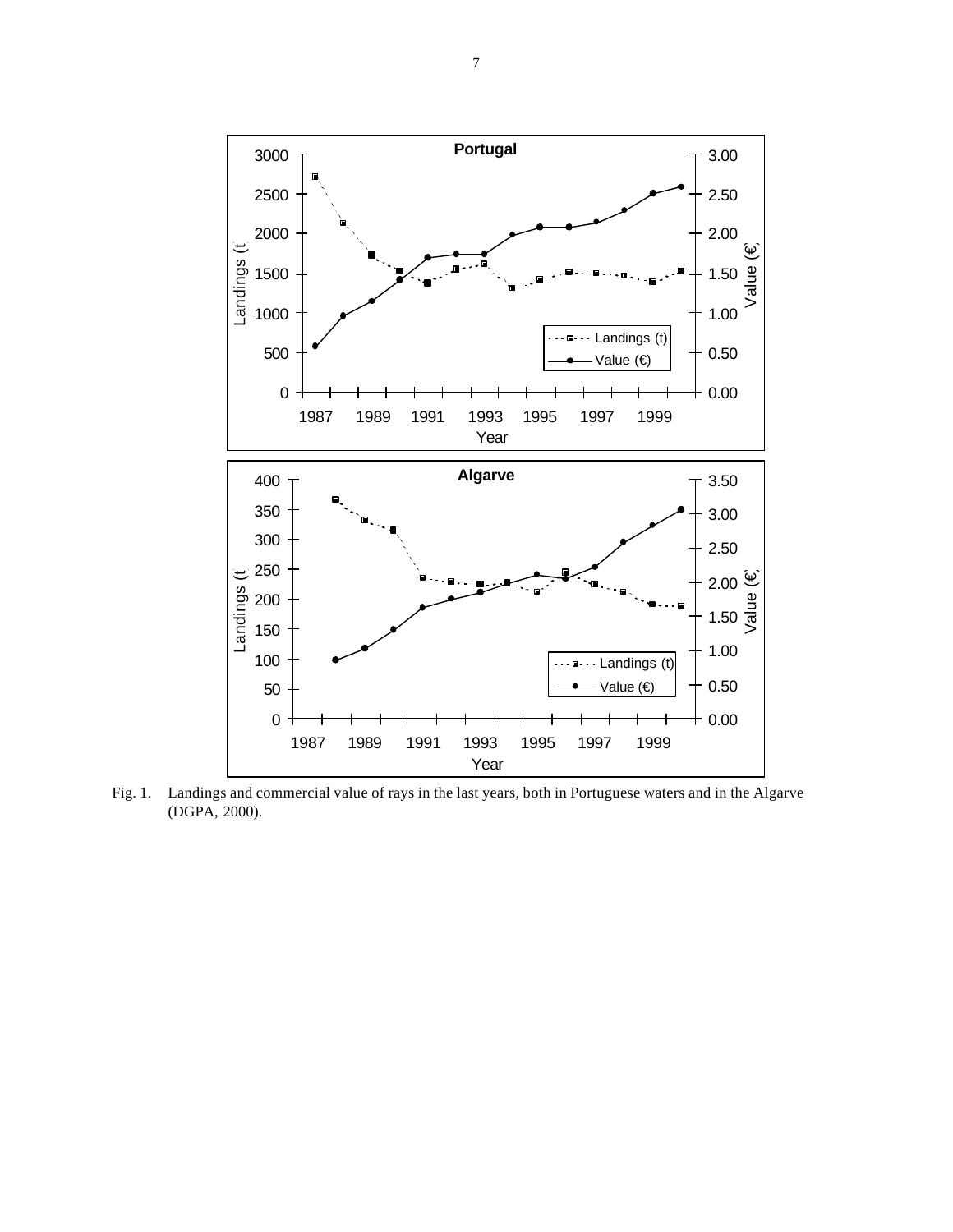

Fig. 2. Map of the Algarve coast with the location of the fishing trials with the trammel nets.



Fig. 3. Relative frequency of vertebrae of *Raja undulata* with opaque and hyaline edges, along a one year period.